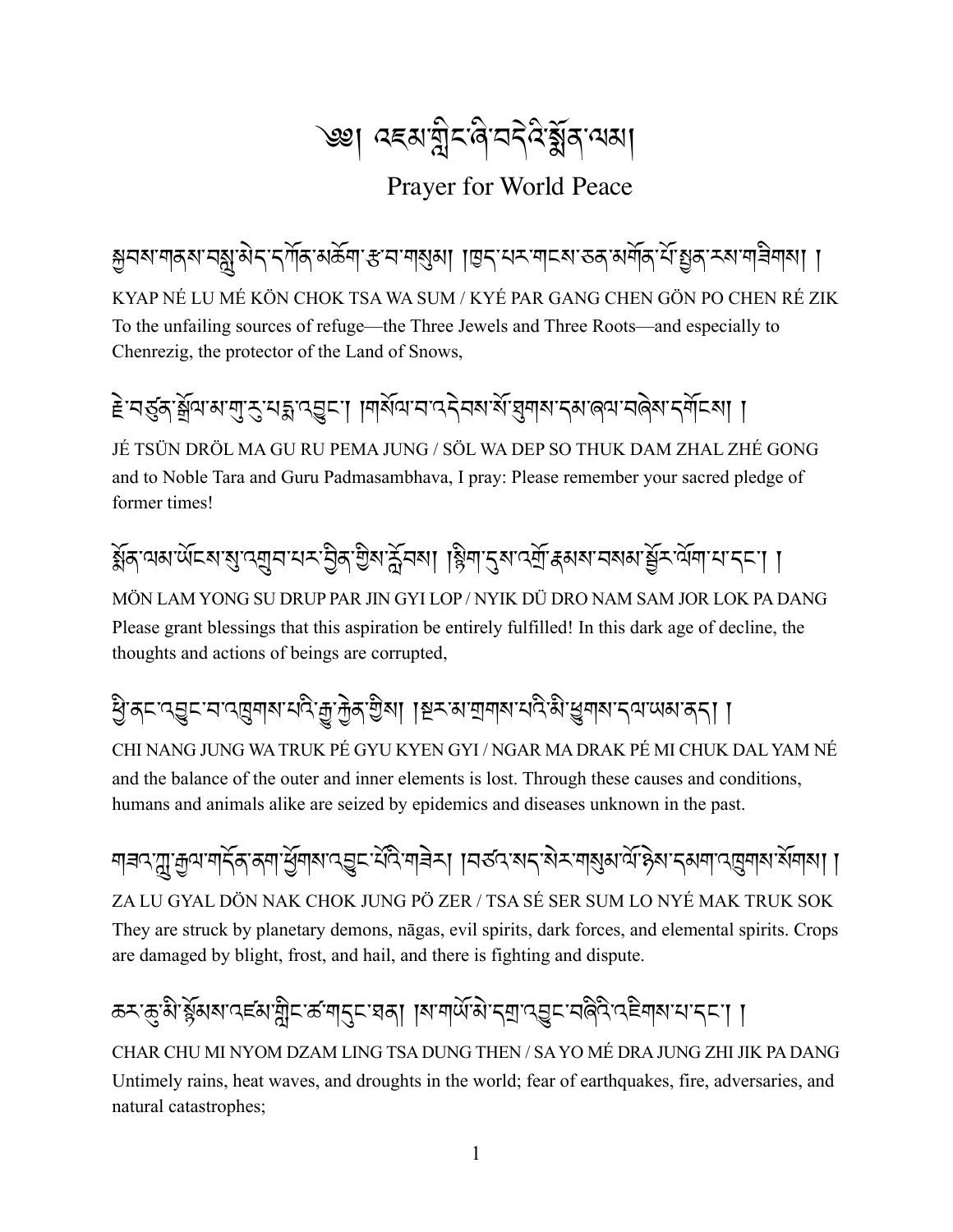# ।ॺॗॸॱय़ॸॱय़ॺॖक़ॱय़ॱय़ऄऀॱय़ऄॱॺय़ॱॸॴग़ॱॺ॔ग़ॺऻॖॱय़ॎॾ॔ॺॱय़ॣॆ॓ॸॱफ़ॗॕक़ॱय़ॸॣऀॸॱय़ऄऀय़ॱऄॺॱॺय़य़ॱॸग़ॱॖ

KHYÉ PAR TEN LA TSE WÉ THA MAK SOK / DZAM LING KYÖN DIR NÖ TSÉ RIK THA DAK and in particular, evil hordes that hurt the teachings and so forth, cause harm and violence throughout the world:

# <u>য়</u>ৢॸॱॸॣॱଵॆॱଵॆॸॱॱङॸॱॸॺॱय़ॾॕॺॺॱॻॗॸॱऀऄॻॱॺॎऀॱॸॸॱऄॱऄॸॱय़ॶॕॱॺॱॺॺय़ॱॸग़ॱग़॒॓॓ॱ

NYUR DU ZHI ZHING TSÉ NÉ JOM GYUR CHIK / MI DANG MI MIN DRO WA THA DAK GI May these be swiftly pacified and vanquished from their very roots! In the minds of all beings, human and non-human,

কুন্সম্ভুন্জুন'মিমম'মৰ্ক্ৰশ'ন্কি'মক্টি। ।মে'শীম'ষ্টুম'ৰ্ম'শৰ্ক্ষি'বেক্টব্ৰি'ন্নম্মা ইন'ন্নমা ।

GYÜ LA JANG CHUP SEM CHOK RIN PO CHÉ / NGANG GI KYÉ NÉ NÖ TSÉ SAM JOR DRAL may precious and supreme bodhicitta arise from within! And, free of harmful thoughts and actions,

ধৰাৰ্ক্কান্ত্ৰমমানবিক্ষিমমান্নমন্ত্ৰৰাজ্যতাৰ বিৰুদ্ধে নিৰ্দেশ্য নিৰ্দেশ নিৰ্দেশ কৰিব। বি

PHEN TSÜN JAM PÉ SEM DANG DEN NÉ KYANG / DZAM LING THA Ü DÉ KYI PAL GYI JOR may the minds of all be filled with love for one another! May the entire world enjoy abundant happiness and wealth!

## ষ⊏ম'ক্রম'নস্থর'ম'ন্≍'ক্রম'ড্স্ন'শ্রম'র্শি ।স্ত'শম্মন'মুম'নস্তম'নন্দি'মেণ্ড্রীমমা ।

SANG GYÉ TEN PA DAR GYÉ YÜN NÉ SHOK / TSA SUM GYAL WA SÉ CHÉ DEN PÉ TOP May the Buddha's teachings spread far and endure long! By the truthful power of the Three Roots, the buddhas, and bodhisattvas,

्क्रिंट्र्व्द्घ्य्द्व्ग्रेन्द्र्रियःस्यान्द्र्थङ्केष्र्द्भ्ः। ।नद्म् रुम्'ञ्ज्ञ्यास्यअःह्यायरुद्गम् प्रविभ्यञ्ज्ञ। ।

KHOR DÉ GE WÉ TSA WA GANG CHI DANG / DAK CHAK LHAK SAM NAM PAR KAR WÉ THÜ by any root of virtue existing in saṃsāra and nirvāṇa, and by the power of our highest pure intention,

নার্য়মামচনার্য়ুরামন্মিনব্রমান্মনেত্রমান্ত্র-উনা।

SÖL TAP MÖN PÉ DRÉ BU DRUP GYUR CHIK may this aspiration be fulfilled!